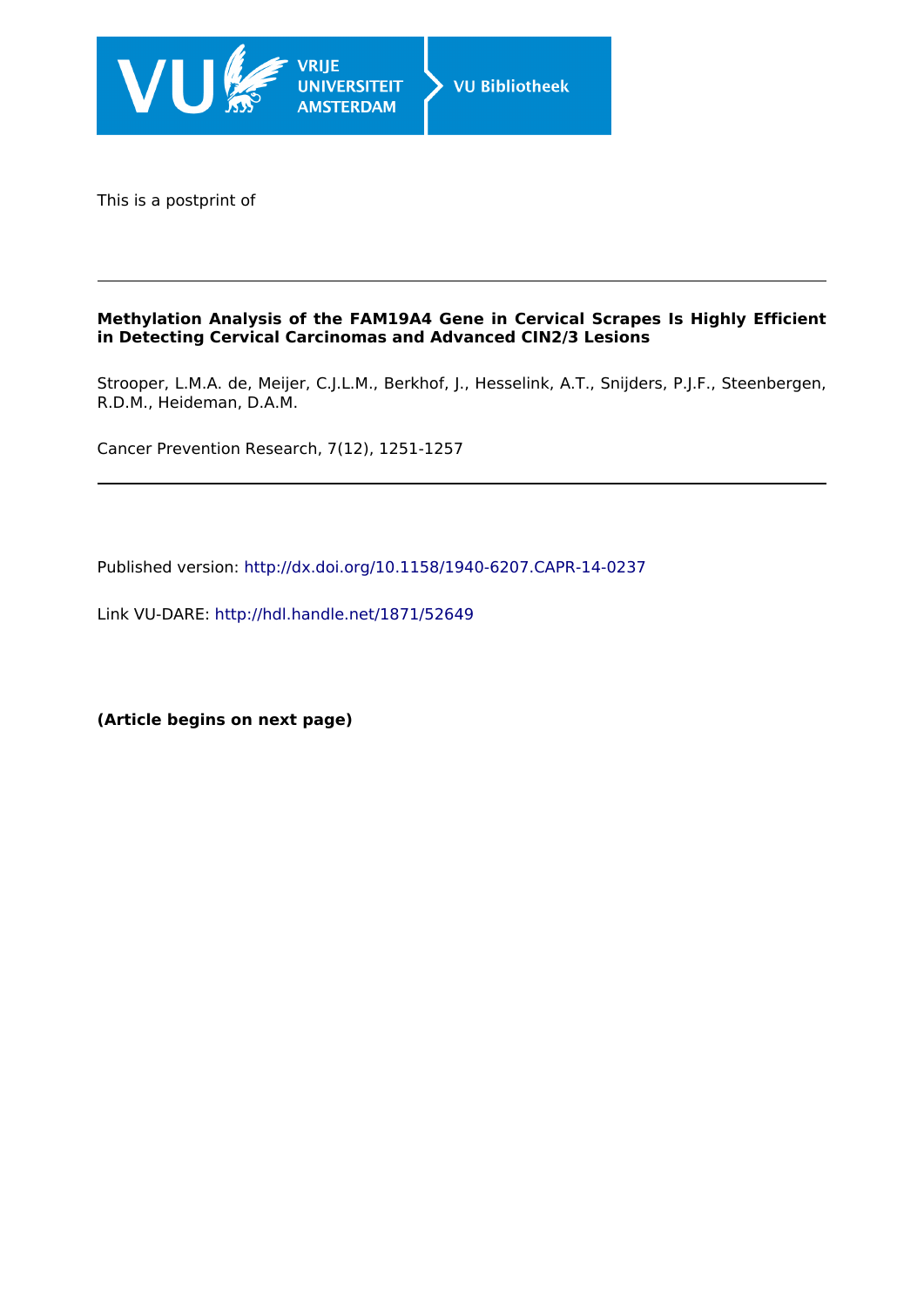# **Methylation analysis of the FAM19A4 gene in cervical scrapes is highly efficient in detecting cervical carcinomas and advanced CIN2/3 lesions**

Lise M.A. De Strooper<sup>1</sup>, Chris J.L.M. Meijer<sup>1</sup>, Johannes Berkhof<sup>2</sup>, Albertus T. Hesselink<sup>1</sup>, Peter J.F. Snijders<sup>1</sup>, Renske D.M. Steenbergen<sup>1</sup>, Daniëlle A.M. Heideman<sup>1\*</sup>

<sup>1</sup>Department of Pathology, VU University Medical Center, Amsterdam, The Netherlands <sup>2</sup>Department of Epidemiology and Biostatistics, VU University Medical Center, Amsterdam, The **Netherlands** 

#### **Running title**

FAM19A4 methylation analysis of cervical scrapes

#### **Keywords**

Cervical cancer, cervical intraepithelial neoplasia, DNA methylation, HPV, triage

#### **Financial support**

This project was supported by a grant of the Dutch Cancer Society (KWF VU 2009-4522 awarded to D. Heideman, P. Snijders and C. Meijer).

#### **\*Corresponding author**

Daniëlle A.M. Heideman, PhD Department of Pathology VU University Medical Center PO Box 7057, 1007 MB, Amsterdam, The Netherlands Tel: +31-204444023; Fax: +31-204442964 E-mail: dam.heideman@vumc.nl

This article was published in Cancer Prevention Research, 2014 Dec;7(12):1251-7. doi: 10.1158/1940-6207.CAPR-14-0237. The published article PDF can be found at: http://cancerpreventionresearch.aacrjournals.org/content/7/12/1251.full.pdf+html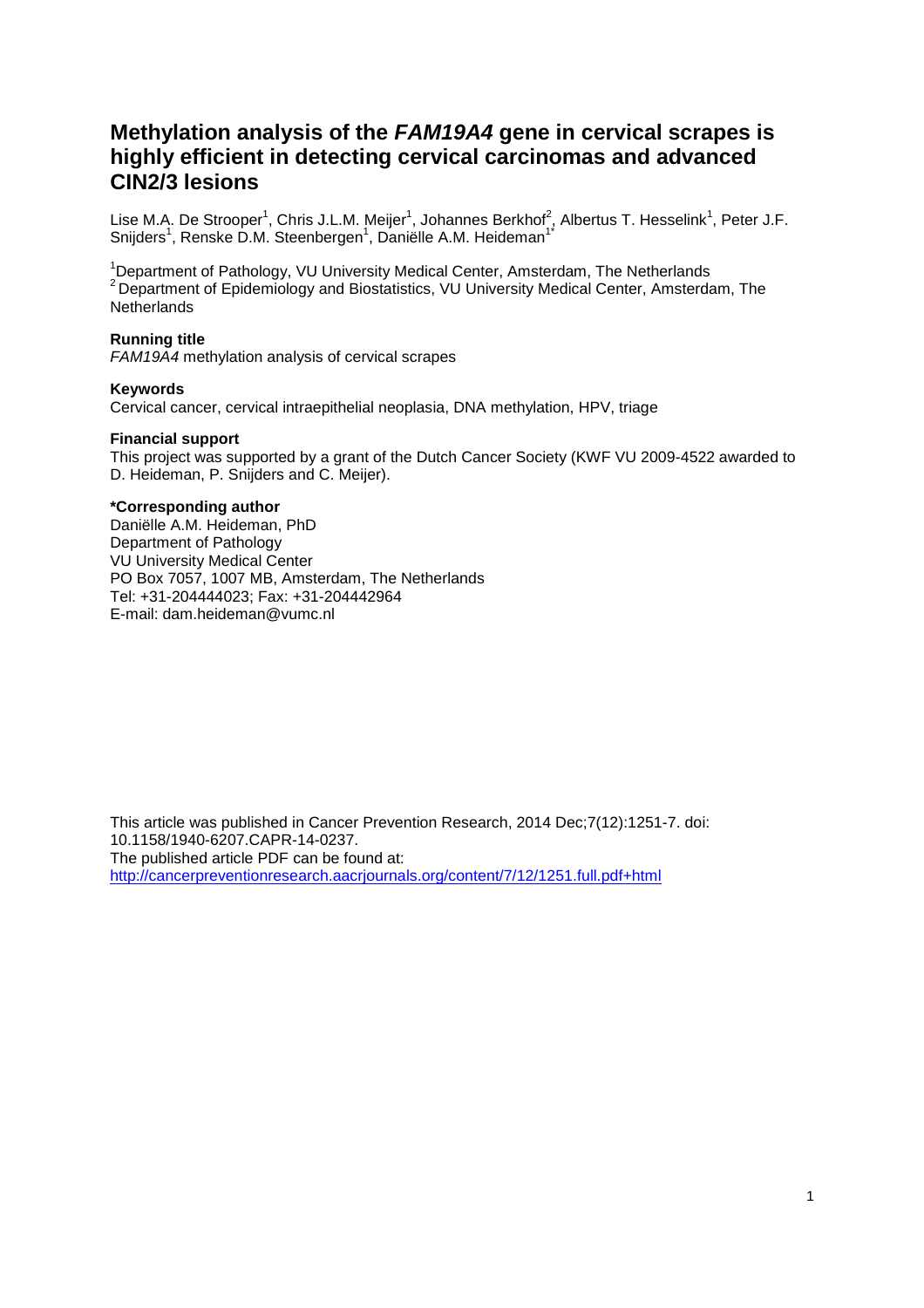# **ABSTRACT**

Primary testing for human papillomavirus (HPV) in cervical screening requires triage to differentiate women with transient infection from those with persistent infection who require more intensive management given their risk for cervical (pre)cancer. In this study, the clinical performance of a novel methylation marker FAM19A4 for the triage of high-risk (hr)HPV-positive women was evaluated. Using a training-validation set approach, we analyzed a FAM19A4 quantitative methylation-specific PCR (qMSP). The validation set comprised hrHPV-positive cervical scrapes of 43 women with cervical intraepithelial neoplasia grade 3 or worse (CIN3+) and 135 women with ≤CIN1. The validation set comprised hrHPV-positive cervical scrapes of 52 women with CIN2+, including 33 CIN3+, 19 CIN2, and 166 women with ≤CIN1. The methylation threshold of FAM19A4 qMSP that gave rise to CIN3+ specificity of 70% in the validation set was applied in the validation set. This resulted in CIN3+ sensitivity of 75.8% [95% confidence interval (CI), 61.1-90.4] at 67.0% (95% CI, 60.3-73.8) specificity. Next, the validated qMSP was applied to an independent series of hrHPV-positive cervical scrapes of 22 women with cervical cancer, 29 with advanced CIN2/3 [i.e., women with a known preceding hrHPV infection (PHI) lasting ≥5 years as proxy of longer duration of lesion existence], and 19 with early CIN2/3 (i.e., PHI <5 years). All carcinomas (22/22) and advanced CIN2/3 lesions (29/29) were FAM19A4 methylation-positive, compared with 42.1% (8/19; 95% CI, 19.9-64.3) of early CIN2/3 lesions. In conclusion, FAM19A4 is an attractive triage marker for hrHPV-positive women, with a high reassurance for the detection of cervical carcinoma and advanced CIN2/3 lesions.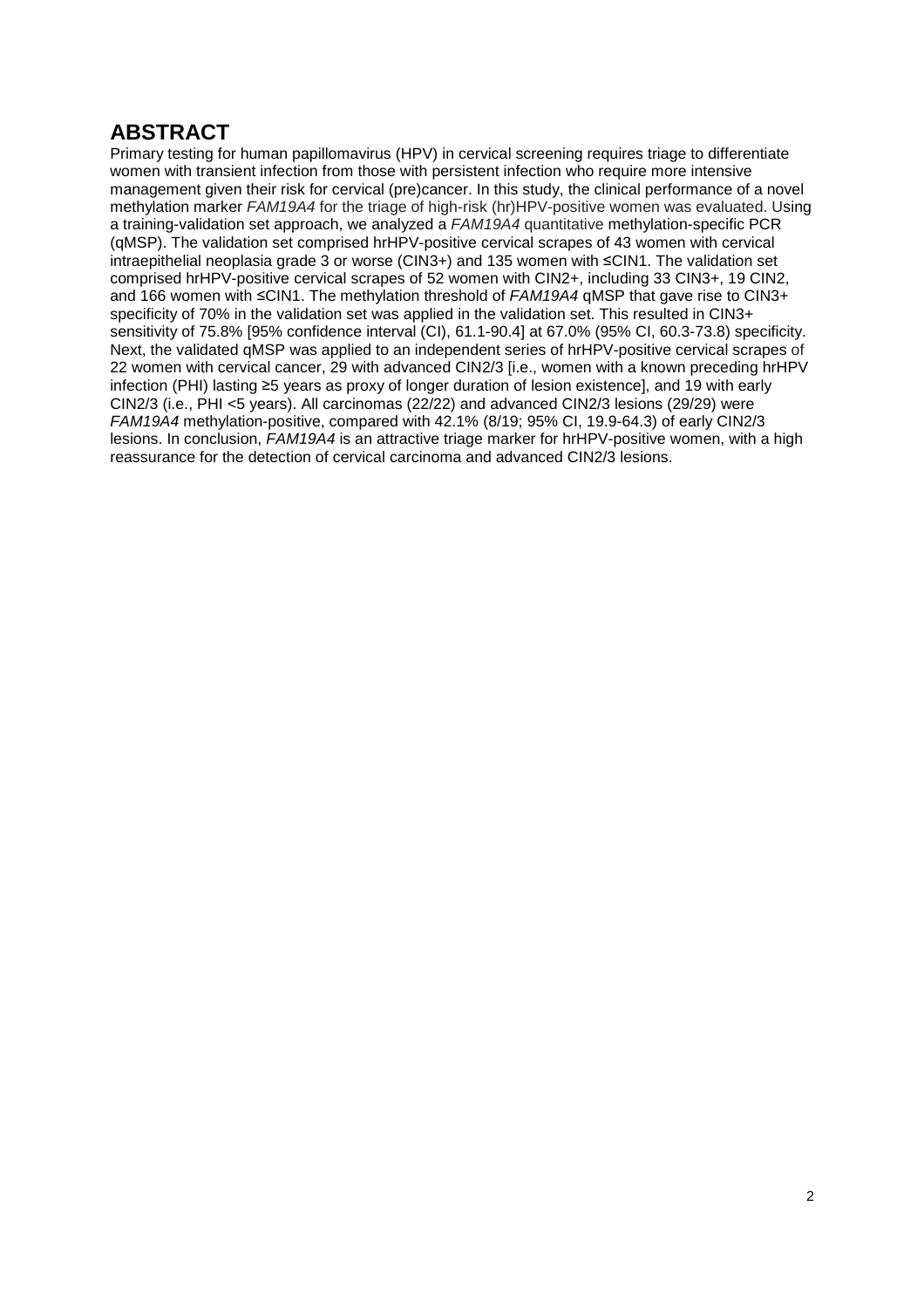# **INTRODUCTION**

An infection with a high-risk type of human papillomavirus (hrHPV) is necessary; however, it is not sufficient for the development of cervical cancer (1). Following a persistent hrHPV infection, genetic and epigenetic changes in the host and/or viral genome are acknowledged to be involved in progression toward invasive cervical cancer (2,3). Functional studies have shown that gene silencing by promoter hypermethylation of some tumor suppressor genes is a contributing factor to cervical carcinogenesis (4–8). Gene promoter hypermethylation can be easily assessed by sensitive, (quantitative) methylation-specific PCR (MSP)-based methods on cervical scrapes and even selfcollected cervico-vaginal samples. This has led to the idea that methylation analysis can provide an attractive early-detection biomarker, amongst others, to be used as triage method for hrHPV-positive women in cervical screening (3,9). Indeed, promising results have been obtained (10–15) with sensitivities for CIN2+ [i.e., cervical intraepithelial neoplasia (CIN) grade 2 (CIN2), CIN3 and cervical cancer] and CIN3+ (i.e., CIN3 and cervical cancer) similar to those of cytology analysis on cervical scrapes (11,12), the latter currently being the most widely suggested triage tool. Of interest, recent work has revealed that methylation levels of several genes are particularly high in cervical scrapes of women with cervical cancer and advanced high-grade CIN lesions, the latter characterized by a longer duration (≥5 years) of a preceding hrHPV infection (PHI; (3,16)). As a consequence, methylation analysis could be particularly effective in detecting advanced precursor lesions (with likely a high short-term progression risk) and cervical cancers (3), and can serve as a complementary tool for cytology to gain a higher reassurance of not missing advanced lesions (17).

Most studies performed so far have used panels of methylation markers to reach sufficiently high sensitivities for high-grade CIN and cervical cancer (11,13,18,19). In search for novel methylation markers, we recently have performed methylation-specific digital karyotyping of different passages of HPV16E6E7-transduced primary human foreskin keratinocytes (20). This study resulted in the identification of novel DNA methylation events, including some directly following HPV16E6E7 expression, and others associated with the acquisition of an immortal phenotype (i.e., representing disease progression). The latter involved FAM19A4, LHX1, NKX2-8, PHACTR3 and PRDM14 genes. Pilot studies identified FAM19A4 as a promising candidate methylation triage marker for hrHPVpositive women. FAM19A4 [family with sequence similarity 19 (chemokine (C-C motif)-like), member A4] is a member of the TAFA family of five highly homologous genes that encode small secreted proteins. These proteins contain conserved cysteine residues at fixed positions, and are distantly related to MIP-1α, a member of C-C chemokine family that can serve as immunoregulator and chemokine (21).

The present study describes the verification and validation of the clinical performance of FAM19A4 methylation analysis by qMSP in a large series of hrHPV-positive cervical scrapes derived from a screening population. The validated FAM19A4 qMSP assay was additionally evaluated in an independent series of hrHPV-positive cervical scrapes in relation to severity and duration of the underlying lesion. For this purpose, scrapes from women with cervical cancer, and women with CIN2/3 with a PHI of <5year or ≥5 year, were used. PHI was used as proxy of lesion duration, and accordingly these CIN2/3 lesions were assigned as early and advanced disease stages (16), respectively.

# **MATERIALS AND METHODS**

## **Study population**

### **Cervical scrapes for training and validation**

Independent training and validation sets of hrHPV-positive cervical scrapes (n=178 and n=218, respectively) were used. For the training set, baseline cervical scrapes of hrHPV-positive women who participated in the intervention arm of a population-based cervical screening trial (POBASCAM; (22,23)) were used. Scrapes in the validation set were from women who participated in populationbased screening using the same screening and referral algorithm as in the intervention arm of the POBASCAM trial (11,24). For all women, cotesting for hrHPV and cytology on the cervical scrapes at baseline was performed. Cytology was scored using the CISOE-A (Composition, Inflammation, Squamous epithelium, Other abnormalities and endometrium and Endocervical columnar epithelium - Adequacy of the smear) classification, which is standard in the Netherlands and can be translated into the Bethesda classification (25). In this classification, borderline or mild dyskaryosis (BMD) equals low-grade squamous intraepithelial lesions (LSIL), atypical squamous cells of undetermined significance (ASCUS) or atypical squamous cells not excluding high-grade squamous intraepithelial lesions (ASC-H). Moderate or worse dyskaryosis (>BMD) equals high-grade squamous intraepithelial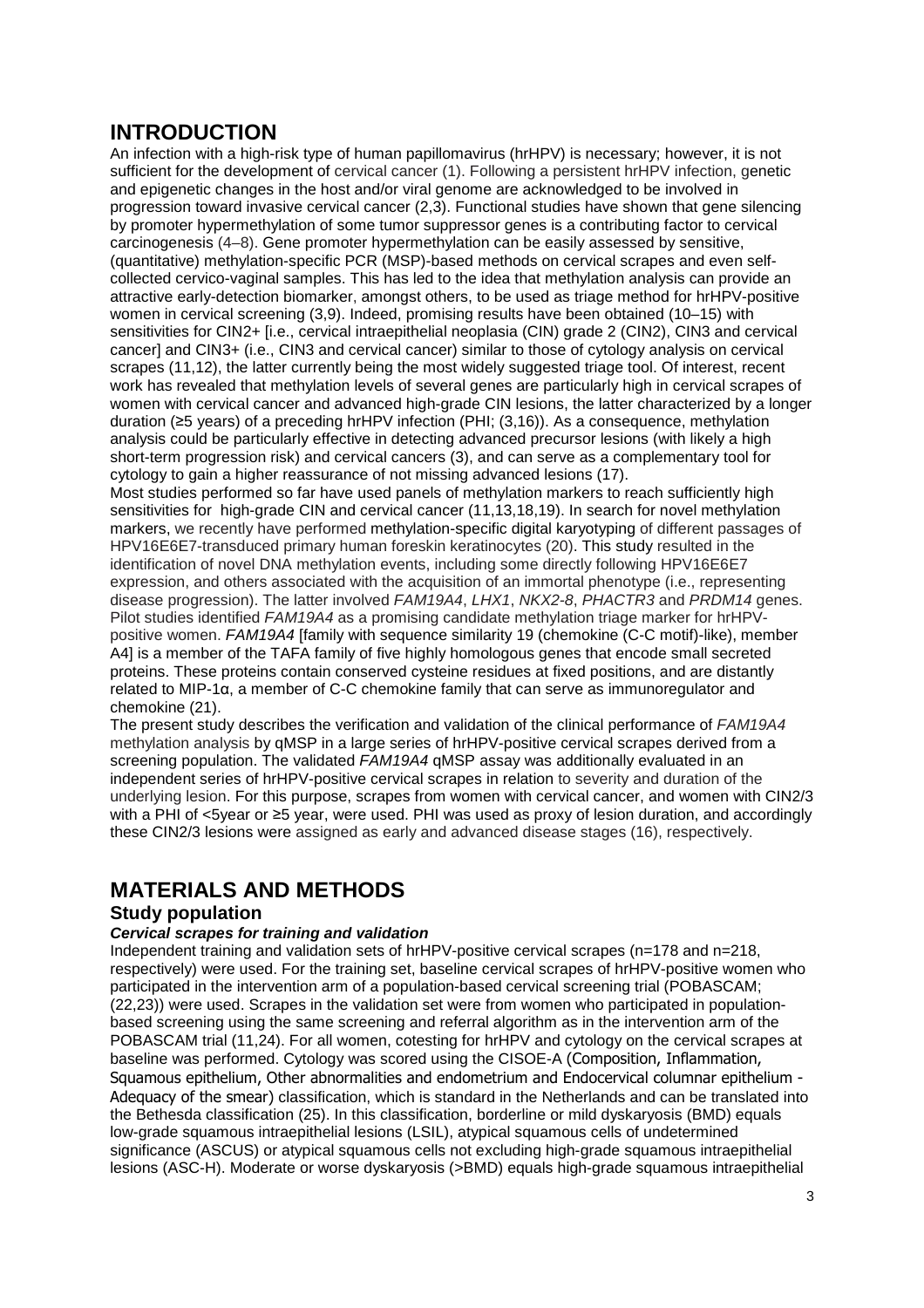lesions (HSIL). All women with baseline >BMD cytology were directly referred for colposcopy, independent of hrHPV status. All hrHPV-positive women with baseline BMD cytology were advised to repeat cytology and hrHPV testing 6 and 18 months later. They were referred for colposcopy at 6 months, in case of >BMD cytology, or BMD cytology combined with a hrHPV-positive test result, and at 18 months in case of >BMD cytology and/or a hrHPV-positive test result. Women with a positive hrHPV test result and normal cytology at baseline were referred to repeat cytology and hrHPV testing at 6 and 18 months. They were referred to colposcopy at 6 months in case of >BMD cytology, and at 18 months in case of >BMD cytology and/or a positive hrHPV test result. At colposcopy visit, biopsies were taken for histology according to standard procedures in the Netherlands (26).

The training set comprised hrHPV-positive scrapes of 178 women. Of these, 43 were of women that were histologically diagnosed with a CIN3+ lesion within 36 months of follow-up [including 4 squamous cell carcinoma (SCC) and 1 adenocarcinoma (AdCa)]. These women had a median age of 31 years (range, 25-55) and 15 women had normal and 28 abnormal (i.e., BMD or worse) cytology at baseline. The remaining 135 scrapes were of women without evidence of CIN2+ further referred to as ≤CIN1 (including 27 CIN1 and 9 histologically confirmed absence of CIN) up to the next screening round (5 years later) and had a median age of 34 years (range,17-61). Of these, 99 women had normal and 36 abnormal cytology at baseline. The training set did not include any CIN2 lesions as CIN3+ is a better endpoint for (pre)cancer (11,27).

The validation set comprised a consecutive series of 250 hrHPV-positive scrapes. Of 218 samples, sufficient material was left for qMSP analysis and valid qMSP results were obtained. This series comprised 52 women with a CIN2+ lesion within 36 months of follow-up [2 SCCs and 1 adenocarcinoma in situ (ACIS), 30 CIN3, 19 CIN2] with a median age of 34.5 years (range, 24-58). Of these, 19 women had normal and 33 abnormal cytology at baseline. The remaining 166 scrapes were of women who had no evidence of CIN2+ (including 11 CIN1 and 8 histologically confirmed absence of CIN) within the same follow-up time. Of these, 139 had normal and 27 had abnormal cytology at baseline. The median age of this group was 39 years (range, 19-62).

### **Cervical scrapes of women with cervical carcinoma or CIN2/3 with a known duration of preceding hrHPV infection**

Separate series of hrHPV-positive cervical scrapes were used to quantitatively evaluate FAM19A4 methylation in relation to severity and duration of the underlying lesion. This series comprised (i) 22 hrHPV-positive cervical scrapes of women diagnosed with cervical cancer during population-based screening or whilst visiting a gynecological outpatient clinic (19 SCC, 1 adenosquamous carcinoma and 2 AdCa). Of these scrapes, 19 had abnormal and 3 normal cytology. The median age of women was 38 years (range, 30-85); and (ii) 48 hrHPV-positive cervical scrapes of women diagnosed with a CIN2/3 in the second round of the control arm of the POBASCAM trial (blind HPV testing), and accordingly have a known 5-year history of hrHPV infection. The scrapes evaluated preceded the CIN2/3 biopsy. The duration of prior hrHPV infection was considered a proxy for duration of CIN2/3 existence (16,28). Women with same hrHPV-type in both screening rounds were considered to have a PHI of ≥5 years, and their CIN2/3 lesions were considered advanced CIN2/3 lesions ( $n=29$ ). Women who acquired the hrHPV infection after study entrance (PHI<5 years) were considered to have early CIN2/3 lesions  $(n=19)$ . Of the 29 hrHPV-positive scrapes of women with advanced CIN2/3, 5 had normal cytology and 24 had abnormal cytology. The median age of these women was 40 years (range, 34-56). Of the 19 hrHPV-positive scrapes of women with early CIN2/3, 7 had normal cytology and 12 had abnormal cytology. The median age of these women was 40 years (range, 39-50).This study followed the ethical guidelines of the Institutional Review Board of the Medical Center.

## **DNA isolation, bisulphite treatment, and qMSP methylation analysis**

DNA from cervical scrapes was isolated using the Nucleo-Spin 96 Tissue kit (Macherey-Nagel) and a Microlab Star robotic system (Hamilton, Germany) according to manufacturers' protocol (11). Extracted DNA was subjected to bisulphite treatment using the EZ DNA Methylation Kit (Zymo Research, USA) as described previously (7,8). Bisulphite-converted DNA was used as template for DNA methylation analysis. DNA methylation analysis of FAM19A4 was performed by qMSP using housekeeping gene β-actin (ACTB) as a reference gene (20). A multiplex qMSP assay was developed according to criteria described by Snellenberg and colleagues. (29). Specificity of each primer pair for bisulphite-converted methylated DNA was confirmed by absence of amplification of unmodified DNA to ensure that no amplification would occur in case of incomplete bisulphite conversion. Quantification Cycle (Cq) values were measured at a fixed fluorescence threshold. Samples with a Cq >40 for FAM19A4 were considered to represent a negative test result. All samples had a Cq value for ACTB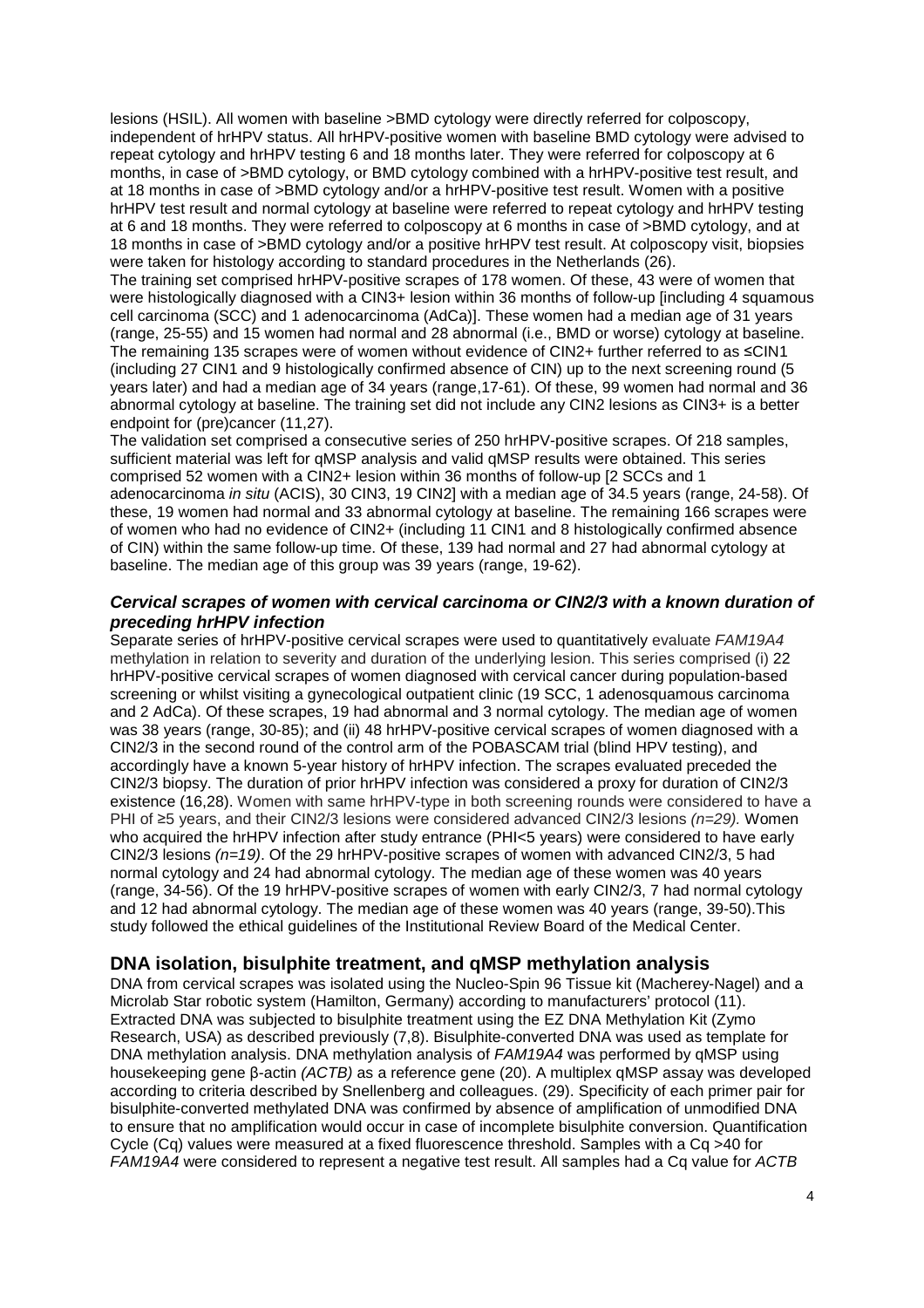<32 to assure good sample quality. All analyses were performed on an ABI 7500 real-time PCRsystem (Applied Biosystems, USA). The FAM19A4 result of a sample was expressed in Cq ratio, calculated by the following formula:  $2^{\lceil Cq\rceil}(ACTB) - Cq (FAM19A4) \rceil} \times 100$ .

## **Statistical analysis**

Assessment of FAM19A4 methylation analysis was performed by a training-validation set approach using two independent series of cervical scrapes that were sufficiently large to ensure an unbiased assay analysis. In the traing set, a Receiver Operating Characteristics (ROC) curve of the FAM19A4 qMSP assay was made for all ratio values and the area under the curve (AUC) was determined. The threshold value that gave rise to a CIN3+ specificity of 70% in the validation set was chosen to consider a specimen positive for FAM19A4 methylation. With this threshold, the biomarker test was converted into a categorical variable and subsequently evaluated in the independent validation set. Sensitivity, specificity, positive predictive value (PPV), negative predictive value (NPV), and referral rate were determined together with 95% Wald confidence intervals (95% CI), for outcome of CIN2+ and CIN3+. The threshold value for scoring cytology positive was ASCUS (i.e., BMD). For quantitative evaluation of FAM19A4 methylation, fold changes over a reference category (i.e., hrHPV-positive women with ≤CIN1 in the validation set) were determined. Differences in methylation levels between the different groups were analyzed by Mann–Whitney U test. P values below 0.05 were considered significant. All statistical analyses and computation of graphs were performed in IBM SPSS Statistics 20 and Excel.

## **RESULTS**

## **Clinical validation of FAM19A4 on physician-taken cervical scrapes of hrHPVpositive women**

In the training set of 178 hrHPV-positive cervical scrapes, FAM19A4 methylation analysis revealed a significant discrimination of women with CIN3+ from those with  $\leq$ CIN1 ( $P = 0.004$ ). ROC curve analysis showed an AUC of 0.775 (Fig. 1). The methylation threshold of FAM19A4 that in the training set gave rise to a CIN3+ specificity of 70% was chosen for validation set analysis. In the validation set  $(n=218)$ , application of this threshold resulted in a CIN3+ sensitivity of 75.8% (95% CI, 61.1-90.4) at a specificity of 67.0% (95% CI, 60.3-73.8), and a CIN2+ sensitivity of 69.2% (95% CI, 56.7-81.8) at 69.9% (95% CI, 62.9-76.9) specificity. In comparison, application of cytology (threshold ASCUS) in this set, reached a CIN3+ sensitivity of 63.6% (95% CI, 47.2-80.0) at a specificity of 78.9% (95% CI, 73.0-84.4), and a CIN2+ sensitivity of 63.5% (95% CI, 50.4-76.5) at 83.7% (95% CI, 79.1-89.3) specificity. Corresponding PPVs, NPVs, and referral rates for endpoints CIN2+ and CIN3+ are presented in Table 1. It was observed that FAM19A4 methylation analysis scored more carcinoma and CIN3 lesions positive than cytology [i.e., 3 carcinoma by FAM19A compared to 2 by cytology, and 73.3% CIN3 (95% CI: 57.5-89.2) by FAM19A4 compared to 63.3% CIN3 (95% CI: 46.1-80.6) by cytology]; while cytology was more often positive among CIN2 lesions [i.e., 57.9% (95% CI: 35.7-80.1) by FAM19A4 compared to 63.2% (95% CI: 41.1-84.4) by cytology].

## **FAM19A4 methylation in cervical scrapes of women with cervical cancer and CIN2/3 lesions with different duration of existence**

We next evaluated the frequency of FAM19A4 methylation positivity in an independent series of hrHPV-positive cervical scrapes of women with different underlying disease severities [i.e., early CIN2/3 with PHI <5 years ( $n = 19$ ), advanced CIN2/3 with PHI ≥5 years ( $n = 29$ ) and cervical carcinoma ( $n = 22$ )]. FAM19A4 methylation was particularly associated with advanced disease, scoring 100% positive in samples of women with cervical cancer (22/22) and women with advanced CIN2/3 lesions (29/29), compared with 42.1% (8/19; 95% CI, 19.9-64.3) of women with early CIN2/3 lesions (Fig. 2). In the same series, cytology was abnormal (≥BMD) in 86.4% (19/22; 95% CI, 72.0- 100) of women with cervical cancer, 82.8% (24/29; 95% CI, 69.0-76.5) of women with advanced CIN2/3 and 63.2% (12/19; 95% CI, 41.5-84.8) of women with early CIN2/3. Thus, FAM19A4 methylation analysis tended to be more competent than cytology in detecting cervical carcinomas and advanced CIN2/3, whereas cytology had a relatively higher preference for early CIN2/3 (Figure 2). When considering FAM19A4 methylation levels (expressed as Cq ratio; Table 2), an increase proportional to the duration of lesion existence was observed with both a significant increase between early and late CIN2/3 ( $P < 0.001$ ), and between late CIN2/3 and cervical cancer ( $P = 0.001$ ). A 3.1-fold increase in methylation levels is seen in early CIN2/3 compared to the reference (≤CIN1 validation set,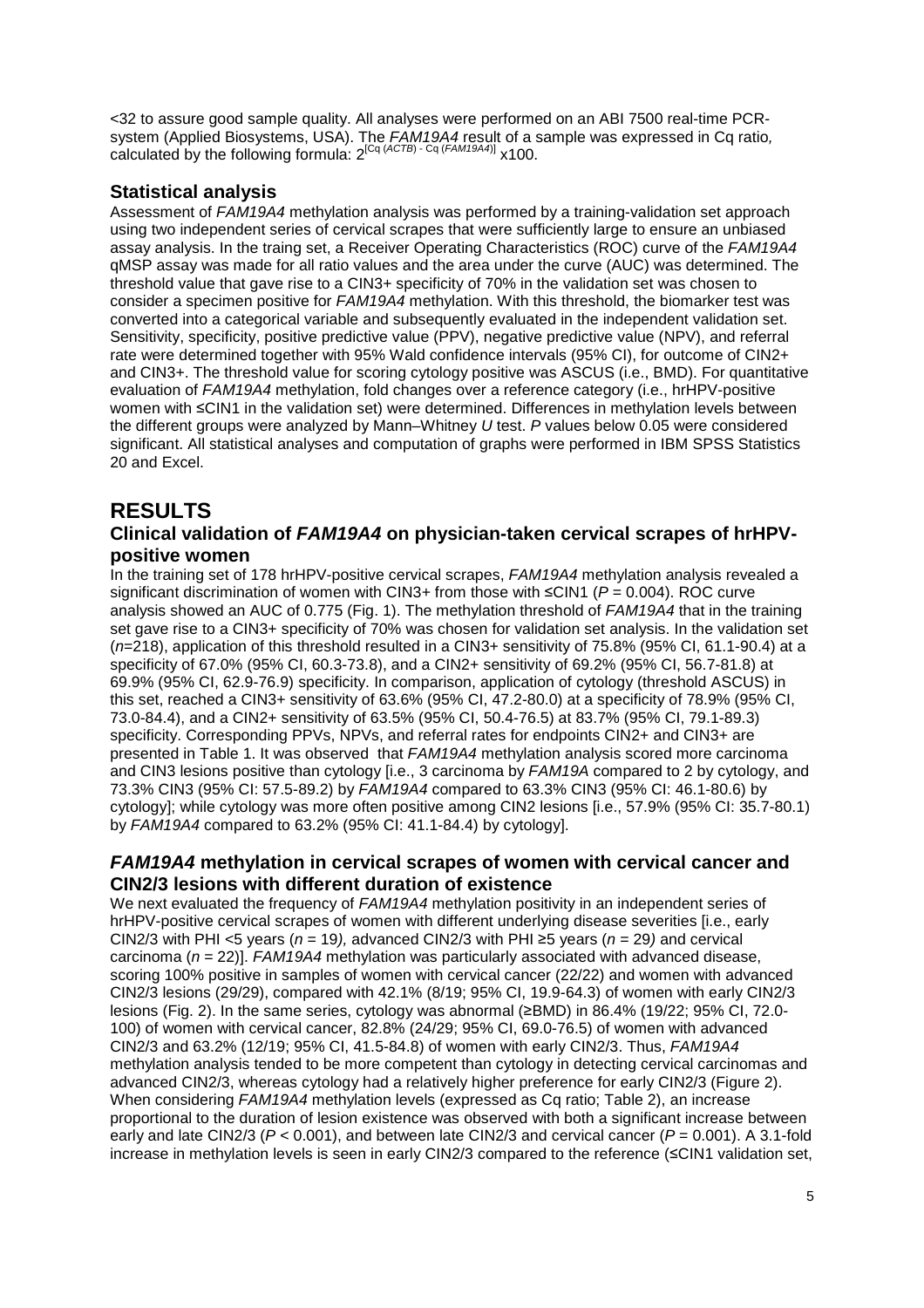$n = 166$ ), elevating to 67.9 fold in advanced CIN2/3, and ultimately reaching highest levels in cervical cancer (270.8 fold).

# **DISCUSSION**

FAM19A4 was previously identified by a genome-wide DNA methylation screen as a methylation event associated with the acquisition of an immortal phenotype of HPV16E6E7-transduced cells, and suggested as promising disease marker (20). In this study, we verified the value of FAM19A4 methylation analysis as triage marker to assess the presence of (pre)cancerous cervical lesions in hrHPV-positive women**.** We composed and validated the biomarker qMSP assay by a trainingvalidation set approach, resulting in a triage marker for hrHPV-positive cervical scrapes that had an overall CIN3+ sensitivity of 75.8% (95% CI, 61.1-90.4) at 67.0% (95% CI, 60.3-73.8) specificity, and CIN2+ sensitivity of 69.2% (95% CI, 56.7-81.8) at 69.9% (95% CI, 62.9-76.9) specificity. Of note, the validated FAM19A4 methylation assay detected all cervical carcinomas (22/22) and advanced CIN2/3 lesions (29/29). Consequently, the FAM19A4 methylation marker can be a valuable tool to differentiate hrHPV-positive women who should be sent for colposcopy because of the presence of cancer or advanced CIN2/3 lesions with a high short-term progression risk for cancer, and therefore in need of treatment.

So far, methylation-based assays that have been put forward as triage tools for HPV-positive women make use of a panel of two to five markers to ensure sufficient detection of high-grade cervical lesions (11,13,18,19). Here, we found that the FAM19A4 marker alone had a similar performance in terms of CIN2+, CIN3+ and cervical carcinoma detection as a panel of previously studied methylation markers (11). Recently, other single methylation markers, i.e., PAX1 and ZNF582 have been reported as a promising methylation markers for cervical screening and women with LSIL, respectively (30,31). Yet, these markers have not been validated in population-based screening studies and requires further investigation.

CIN2/3 reflects a heterogeneous disease. Early and advanced CIN2/3 lesions, displaying a low and high short-term progression risk for cancer, respectively, can be distinguished on the basis of molecular host cell alterations (3).Our study strengthens previous findings of DNA methylation analysis being more sensitive over cytology for the detection of the most advanced lesions and cervical cancers (3,16,17). As shown in Fig. 2, our findings are in line with a recent hypothesis that both tests do not detect exactly the same lesions, with DNA methylation analysis having a preference for detecting the more advanced CIN3+ lesions, and cytology tending to also detect early CIN2/3 lesions (3,17). Our findings support that the FAM19A4 methylation marker can serve as an alternative or complementary tool for cytology (17) to gain a higher reassurance of not missing advanced lesions and cervical cancer (3). It should be noticed that our study was performed within the setting of wellorganized screening in the Netherlands with a high quality standard of cytology reading (32). In countries without less organized cytology infrastructure, objective molecular triage testing by the FAM19A4 methylation marker might even have higher additive value in terms of reassurance. In line with Bierkens and colleaues, (16) reporting on *CADM1/MAL* methylation, methylation levels of FAM19A4 increased with increasing disease severity, being particularly high in cervical scrapes of women with cervical cancer. These data reflect that hrHPV-positive women with a positive FAM19A4 methylation test should be sent for immediate colposcopy given high risk of advanced lesions in need of treatment. FAM19A4 methylation-negative women could be offered a repeat test after 12–18 months instead of direct colposcopy referral (3) which could markedly reduce over referral and overtreatment. The effect on patient outcome of such strategy, nonetheless, requires confirmation in a prospective trial with intervention based on methylation status. We acknowledge that in such scenario part of CIN2/3 lesions may remain undetected. These lesions are most likely early-onset lesions with few chromosomal abnormalities (28), and are supposed to have low risk to progress to invasive cancer within the screening interval. Yet, to fully support this hypothesis, additional proof is needed, for example by demonstrating no or limited chromosomal aberrations in these lesions (28) or by active surveillance of women with FAM19A4 methylation-negative, colposcopically evaluable small CIN2. The high confidence of not having cervical cancer in case of absence of FAM19A4 methylation, is supported by a recent analysis of an extra series of hrHPV-positive cervical scrapes of women with cervical SCC with unknown cytology ( $n=35$ ), all of which were  $FAM19A4$  methylation-positive (data not shown).

Previous studies have shown that self-sampling can increase the participation rate in populationbased screening and allows the efficient detection of CIN2/3+ lesions (33–38). Since triage by methylation markers is possible on the same sample used for hrHPV-testing, this would obviate the need of additional visits to the physician for cytology triage (12). Given recent studies on the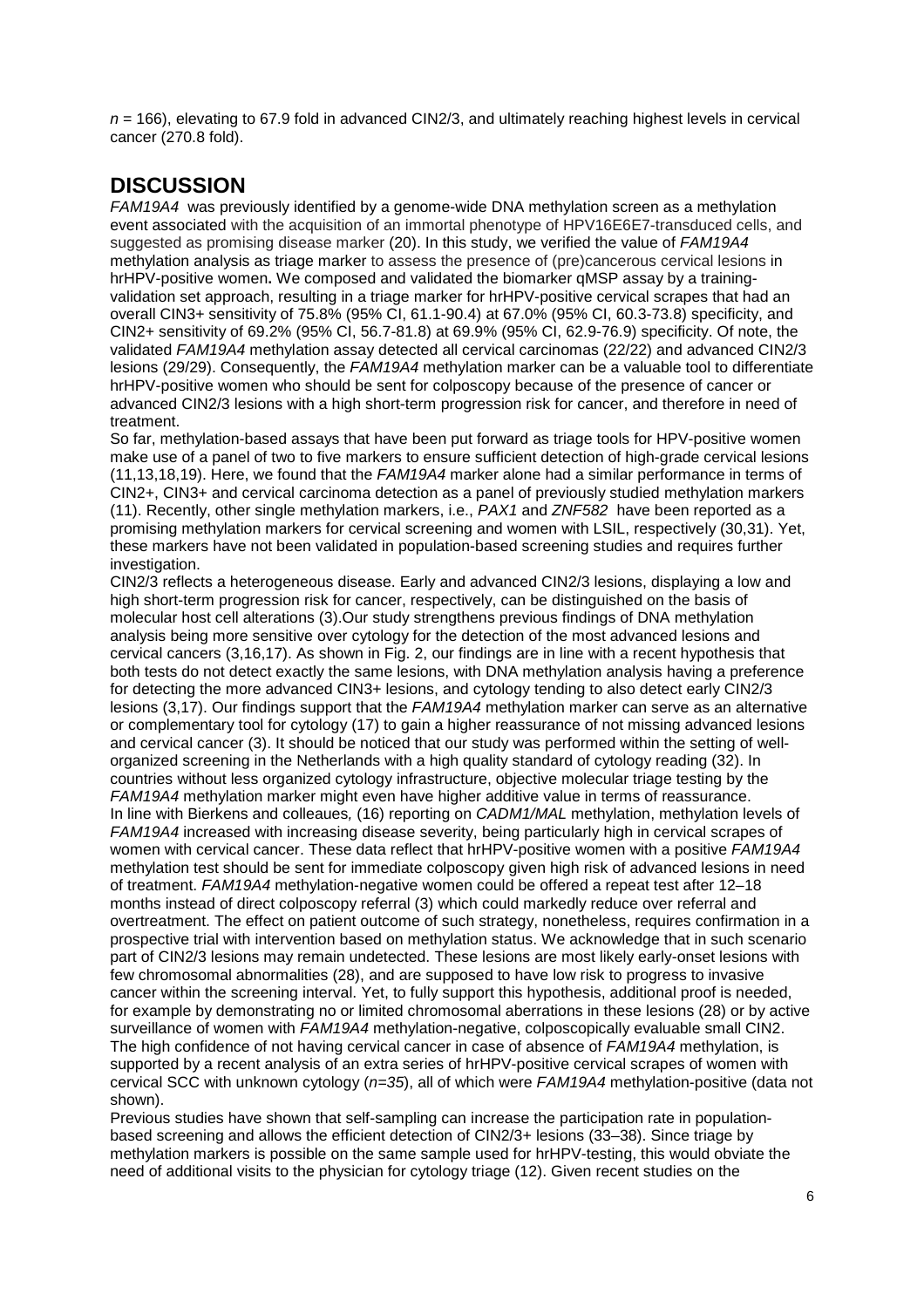application of methylation marker testing to self-collected specimens (10,12,15), further evaluation of FAM19A4 as a methylation triage test in hrHPV-positive self-samples is warranted. In conclusion, FAM19A4 is an attractive methylation triage marker for hrHPV-positive women that reaches an overall CIN3+ sensitivity of 75.8% at a specificity of 67.0%, with particularly a high reassurance for the detection of cervical carcinoma and advanced CIN2/3 lesions.

### **Acknowledgements**

We thank H.M.E. de Bruin for excellent technical assistance.

#### **Conflict of interest**

C. Meijer, P. Snijders, R. Steenbergen and D. Heideman are shareholders of Self-Screen BV, a spinoff company of VU University Medical Center. All other authors declare that they have no conflicts of interest.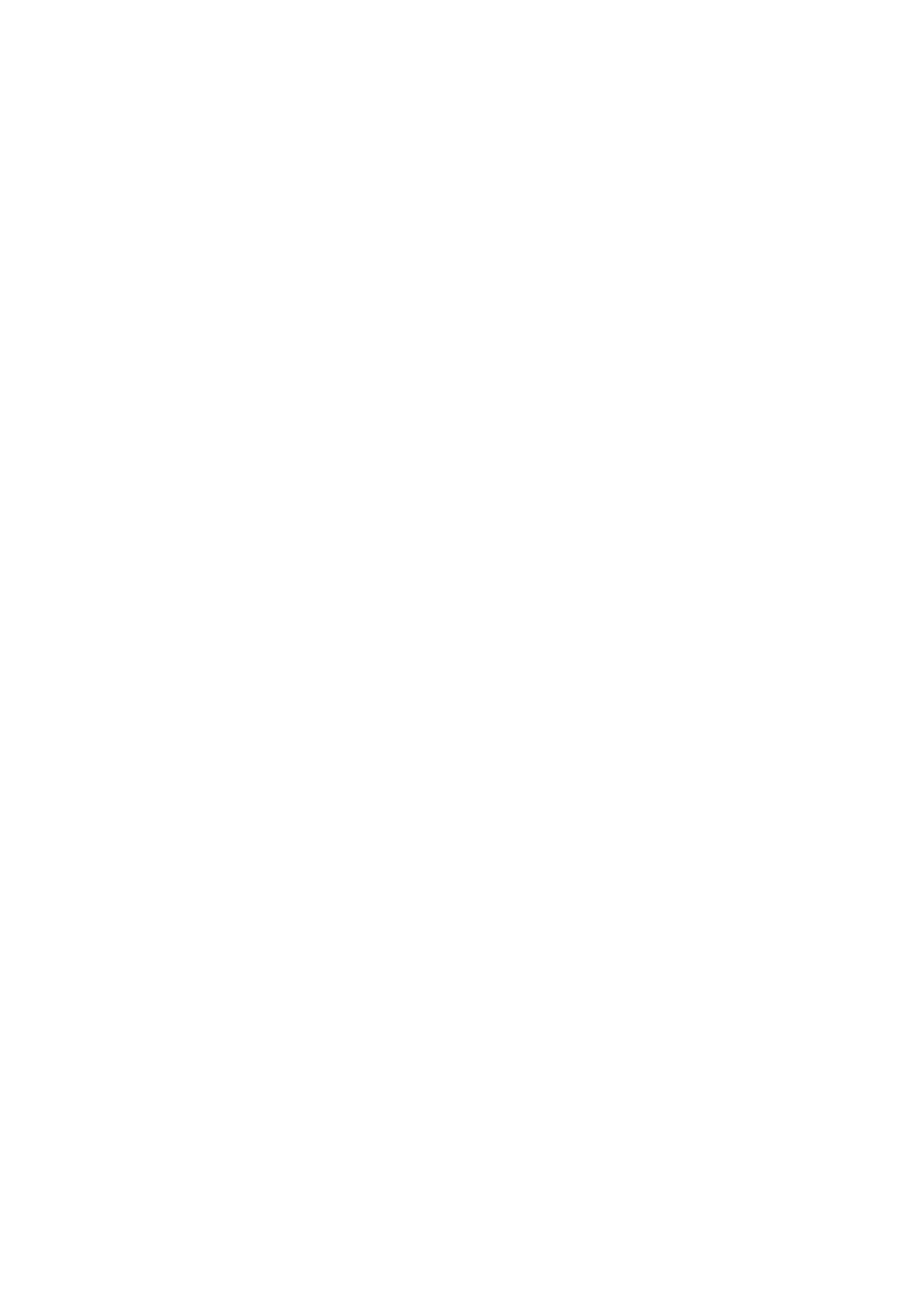## **REFERENCES**

- 1. Zur Hausen H. Papillomaviruses Causing Cancer: Evasion From Host-Cell Control in Early Events in Carcinogenesis. J Natl cancer Inst 2000;92:690–98.
- 2. Snijders PJF, Steenbergen RDM, Heideman DAM, Meijer CJLM. HPV-mediated cervical carcinogenesis: concepts and clinical implications. J Pathol 2006;208:152–64.
- 3. Steenbergen RDM, Snijders PJF, Heideman DAM, Meijer CJLM. Clinical implications of (epi)genetic changes in HPV-induced cervical precancerous lesions. Nat Rev Cancer 2014;14:395–405.
- 4. Saavedra KF, Brebi PS, Roa JC. Epigenetics Alterations in Preneoplastic and Neoplastic Lesions of the Cervix. Clin Epigenetics 2012;4:13.
- 5. Steenbergen RDM, Kramer D, Braakhuis BJM, Stern PL, Verheijen RHM, Meijer CJLM et al. TSLC1 Gene Silencing in Cervical Cancer Cell Lines and Cervical Neoplasia. J Natl Cancer Inst 2004;96:294–305.
- 6. Wilting SM, van Boerdonk RAA, Henken FE, Meijer CJLM, Diosdado B, Meijer GA et al. Methylation-mediated silencing and tumour suppressive function of hsa-miR-124 in cervical cancer. Mol Cancer 2010;9:167.
- 7. Overmeer RM, Henken FE, Snijders PJF, Claassen-Kramer D, Berkhof J, Helmerhorst TJM et al. Association between dense CADM1 promoter methylation and reduced protein expression in high-grade CIN and cervical SCC. J Pathol 2008;1:388–97.
- 8. Overmeer RM, Henken FE, Bierkens M, Wilting SM, Timmerman I, Meijer CJLM et al. Repression of MAL tumour suppressor activity by promoter methylation during cervical carcinogenesis. J Pathol 2009;219:327–36.
- 9. Tornesello ML, Buonaguro L, Giorgi-Rossi P, Buonaguro FM. Viral and cellular biomarkers in the diagnosis of cervical intraepithelial neoplasia and cancer. Biomed Res Int 2013;2013:519619.
- 10. Hesselink AT, Heideman DAM, Steenbergen RDM, Gök M, van Kemenade FJ, Wilting SM et al. Methylation marker analysis of self-sampled cervico-vaginal lavage specimens to triage high-risk HPV-positive women for colposcopy. Int J Cancer 2014;135:880–86.
- 11. Hesselink AT, Heideman DAM, Steenbergen RDM, Coupé VMH, Overmeer RM, Rijkaart D et al. Combined promoter methylation analysis of CADM1 and MAL: an objective triage tool for high-risk human papillomavirus DNA-positive women. Clin cancer Res 2011;17:2459–65.
- 12. Verhoef VMJ, Bosgraaf RP, van Kemenade FJ, Rozendaal L, Heideman DAM, Hesselink AT et al. Triage by methylation-marker testing versus cytology in women who test HPV-positive on self-collected cervicovaginal specimens (PROHTECT-3): a randomised controlled noninferiority trial. Lancet Oncol 2014;15:315–22.
- 13. Eijsink JJH, Lendvai Á, Deregowski V, Klip HG, Verpooten G, Dehaspe L et al. A four-gene methylation marker panel as triage test in high-risk human papillomavirus positive patients. Int J Cancer 2012;130:1861–69.
- 14. Huang T-H, Lai H-C, Liu H-W, Lin CJ, Wang K-H, Ding D-C et al. Quantitative analysis of methylation status of the PAX1 gene for detection of cervical cancer. Int J Gynecol Cancer 2010;20:513–19.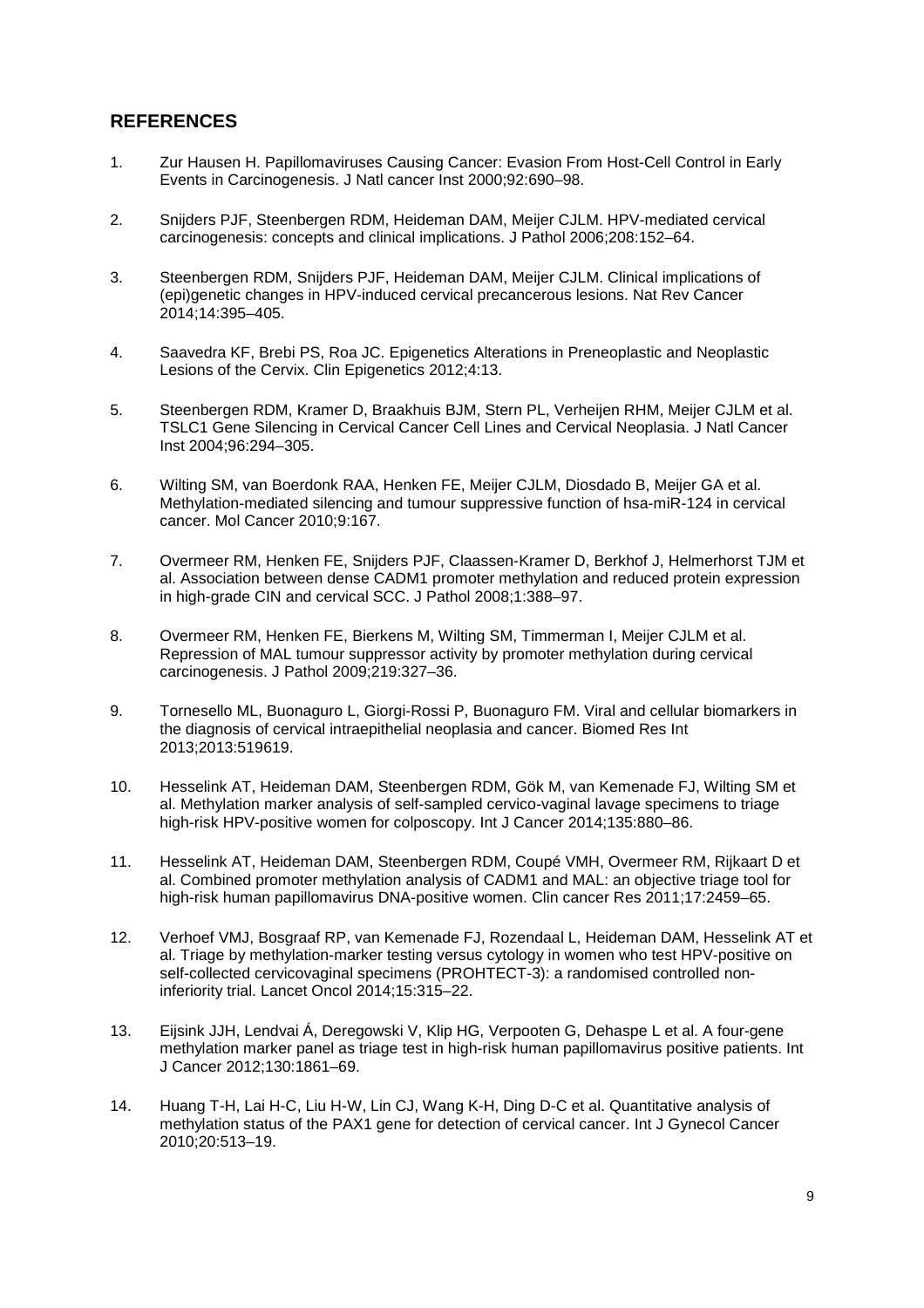- 15. Eijsink JJH, Yang N, Lendvai A, Klip HG, Volders HH, Buikema HJ et al. Detection of cervical neoplasia by DNA methylation analysis in cervico-vaginal lavages, a feasibility study. Gynecol Oncol 2011;120:280–83.
- 16. Bierkens M, Hesselink AT, Meijer CJLM, Heideman DAM, Wisman GBA, van der Zee AGJ et al. CADM1 and MAL promoter methylation levels in hrHPV-positive cervical scrapes increase proportional to degree and duration of underlying cervical disease. Int J cancer 2013;133:1293–99.
- 17. De Strooper LMA, Hesselink AT, Berkhof J, Meijer CJLM, Snijders PJF, Steenbergen RDM et al. Combined CADM1/MAL Methylation and Cytology Testing for Colposcopy Triage of High-Risk HPV-Positive Women. Cancer Epidemiol Biomarkers Prev 2014;23:1933–37.
- 18. Hansel A, Steinbach D, Greinke C, Schmitz M, Eiselt J, Scheungraber C et al. A Promising DNA Methylation Signature for the Triage of High-Risk Human Papillomavirus DNA-Positive Women. PLoS One 2014;9:e91905.
- 19. Brentnall AR, Vasiljević N, Scibior-Bentkowska D, Cadman L, Austin J, Szarewski A et al. A DNA methylation classifier of cervical precancer based on human papillomavirus and human genes. Int J Cancer 2014;135:1425–32.
- 20. Steenbergen RDM, Ongenaert M, Snellenberg S, Trooskens G, van der Meide WF, Pandey D et al. Methylation-Specific Digital Karyotyping of HPV16E6E7 expressing human keratinocytes identifies novel methylation events in cervical carcinogenesis. J Pathol 2013;231:53–62.
- 21. Cook DN. The role of MIP-1α and hematopoiesis. J Leucoc Biol 1996;59:61–66.
- 22. Bulkmans NWJ, Rozendaal L, Snijders PJF, Voorhorst FJ, Boeke AJP, Zandwijken GRJ et al. POBASCAM, a population-based randomized controlled trial for implementation of high-risk HPV testing in cervical screening: design, methods and baseline data of 44,102 women. Int J cancer 2004;110:94–101.
- 23. Bulkmans NWJ, Berkhof J, Rozendaal L, van Kemenade FJ, Boeke a JP, Bulk S et al. Human papillomavirus DNA testing for the detection of cervical intraepithelial neoplasia grade 3 and cancer: 5-year follow-up of a randomised controlled implementation trial. Lancet 2007;370:1764–72.
- 24. Hesselink AT, Bulkmans NWJ, Berkhof J, Lorincz AT, Meijer CJLM, Snijders PJF. Crosssectional comparison of an automated hybrid capture 2 assay and the consensus GP5+/6+ PCR method in a population-based cervical screening program. J Clin Microbiol 2006;44:3680– 85.
- 25. Bulk S, van Kemenade FJ, Rozendaal L, Meijer CJLM. The Dutch CISOE-A framework for cytology reporting increases efficacy of screening upon standardisation since 1996. J Clin Pathol 2004;57:388-93.
- 26. oncoline.nl [Internet]. Integraal Kankercentrum Nederland, 2014 [updated 2014; cited 2014 Jun 26]. Available from: www.oncoline.nl
- 27. Castle PE, Schiffman M, Wheeler CM, Wentzensen N, Gravitt PE. Impact of improved classification on the association of human papillomavirus with cervical precancer. Am J Epidemiol 2010;171:155–63.
- 28. Bierkens M, Wilting SM, van Wieringen WN, van Kemenade FJ, Bleeker MCG, Jordanova ES et al. Chromosomal profiles of high-grade cervical intraepithelial neoplasia relate to duration of preceding high-risk human papillomavirus infection. Int J Cancer 2012;131:E579–85.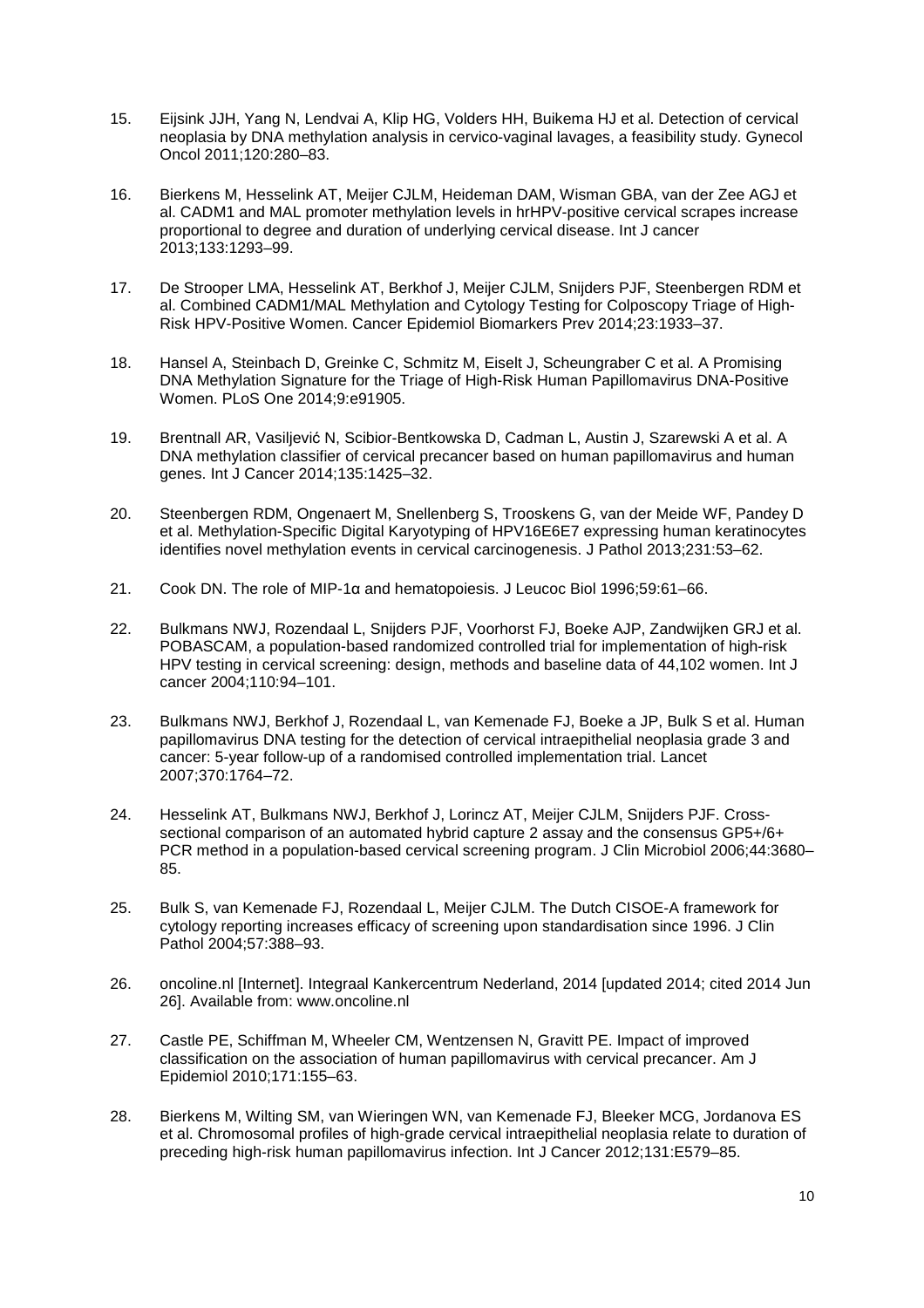- 29. Snellenberg S, De Strooper LMA, Hesselink AT, Meijer CJLM, Snijders PJF, Heideman DAM et al. Development of a multiplex methylation-specific PCR as candidate triage test for women with an HPV-positive cervical scrape. BMC Cancer 2012;12:551.
- 30. Kan Y-Y, Liou Y-L, Wang H-J, Chen C-Y, Sung L-C, Chang C-F et al. PAX1 Methylation as a Potential Biomarker for Cervical Cancer Screening. Int J Gynecol Cancer 2014;24:928–34.
- 31. Lin H, Chen T-C, Chang T-C, Cheng Y-M, Chen C-H, Chu T-Y et al. Methylated ZNF582 gene as a marker for triage of women with Pap smear reporting low-grade squamous intraepithelial lesions - A Taiwanese Gynecologic Oncology Group (TGOG) study. Gynecol Oncol 2014;135:64-68
- 32. Rebolj M, van Ballegooijen M, Berkers L-M, Habbema D. Monitoring a national cancer prevention program: successful changes in cervical cancer screening in the Netherlands. Int J Cancer 2007;120:806–12.
- 33. Gök M, Heideman DAM, van Kemenade FJ, Berkhof J, Rozendaal L, Spruyt JWM et al. HPV testing on self collected cervicovaginal lavage specimens as screening method for women who do not attend cervical screening: cohort study. BMJ 2010;340:c1040.
- 34. Gök M, Heideman DAM, van Kemenade FJ, de Vries ALM, Berkhof J, Rozendaal L et al. Offering self-sampling for human papillomavirus testing to non-attendees of the cervical screening programme: Characteristics of the responders. Eur J Cancer 2012;48:1799–1808.
- 35. Lazcano-Ponce E, Lorincz AT, Cruz-Valdez A, Salmerón J, Uribe P, Velasco-Mondragón E et al. Self-collection of vaginal specimens for human papillomavirus testing in cervical cancer prevention (MARCH): a community-based randomised controlled trial. Lancet 2011;378:1868– 73.
- 36. Giorgi Rossi P, Marsili LM, Camilloni L, Iossa a, Lattanzi a, Sani C et al. The effect of selfsampled HPV testing on participation to cervical cancer screening in Italy: a randomised controlled trial (ISRCTN96071600). Br J Cancer 2011;104:248–54.
- 37. Snijders PJF, Verhoef VMJ, Arbyn M, Ogilvie G, Minozzi S, Banzi R et al. High-risk HPV testing on self-sampled versus clinician-collected specimens: a review on the clinical accuracy and impact on population attendance in cervical cancer screening. Int J Cancer 2013;132:2223–36.
- 38. Gyllensten U, Sanner K, Gustavsson I, Lindell M, Wikström I, Wilander E. Short-time repeat high-risk HPV testing by self-sampling for screening of cervical cancer. Br J Cancer 2011;105:694–97.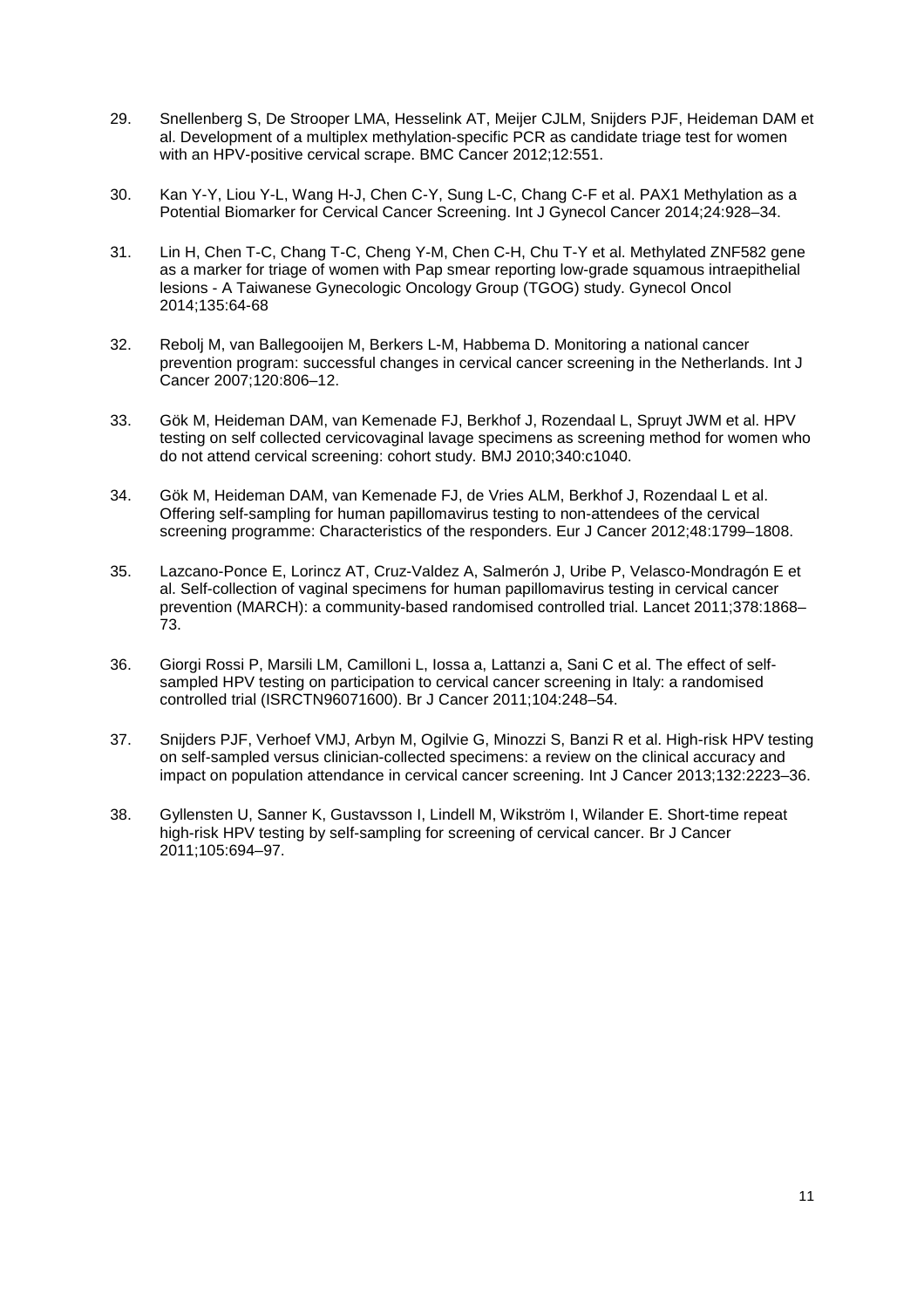## **TABLES**

**Table 1:** Sensitivity, specificity, PPV, NPV, and referral rates for colposcopy for endpoints CIN2+ and CIN3+ in the validation set of 218 hrHPV-positive cervical scrapes.

| Triage                | <b>Endpoint</b> | <b>Sensitivity</b><br>$[% (95\% CI)]$ | <b>Specificity</b><br>$[% (95\% CI)]$ | <b>PPV</b><br>$[% (95\% CI)]$ | <b>NPV</b><br>$[% (95\% CI)]$ | Referral rate<br>$[% (95\% CI)]$ |
|-----------------------|-----------------|---------------------------------------|---------------------------------------|-------------------------------|-------------------------------|----------------------------------|
| $FAM19A4^a$           | $CIN2+$         | 69.2 (56.7-81.8)                      | 69.9 (62.9-76.9)                      | 41.9 (31.4-52.3)              | 87.9 (82.3-93.4)              | 39.4 (33.0-45.9)                 |
|                       | $CIN3+$         | 75.8 (61.1-90.4)                      | 67.0 (60.3-73.8)                      | 29.1 (19.5-38.7)              | 93.9 (89.9-98.0)              | 39.4 (33.0-45.9)                 |
| Cytology <sup>b</sup> | $CIN2+$         | 63.5 (50.4-76.5)                      | 83.7 (79.1-89.3)                      | 55.0 (42.4-67.6)              | 88.0 (82.9-93.)               | 27.5 (21.6-33.5)                 |
|                       | $CIN3+$         | 63.6 (47.2-80.0)                      | 78.9 (73.0-84.4)                      | 35.0 (22.9-47.1)              | 92.4 (88.3-96.5)              | 27.5 (21.6-33.5)                 |

 $^{\text{a}}$  at the threshold that gave rise to a 70% CIN3+ specificity in the validation set.  $^{\text{b}}$  threshold ASCUS

| Table 2: FAM19A4 methylation levels per lesion category |  |
|---------------------------------------------------------|--|
|---------------------------------------------------------|--|

|                    | Cq ratio FAM19A4 |             |                             |
|--------------------|------------------|-------------|-----------------------------|
| category           | median           | range       | fold changes over reference |
| SCIN1 <sup>a</sup> | 0.123            | $0 - 41.94$ | 1* (reference)              |
| early CIN2/3       | 0.383            | $0 - 2.09$  | 3.1                         |
| advanced CIN2/3    | 8.357            | 0.44-94.81  | 67.9                        |
| carcinoma          | 33.309           | 1.35-167.56 | 270.8                       |

<sup>a</sup> ≤CIN1 from validation set (n=166)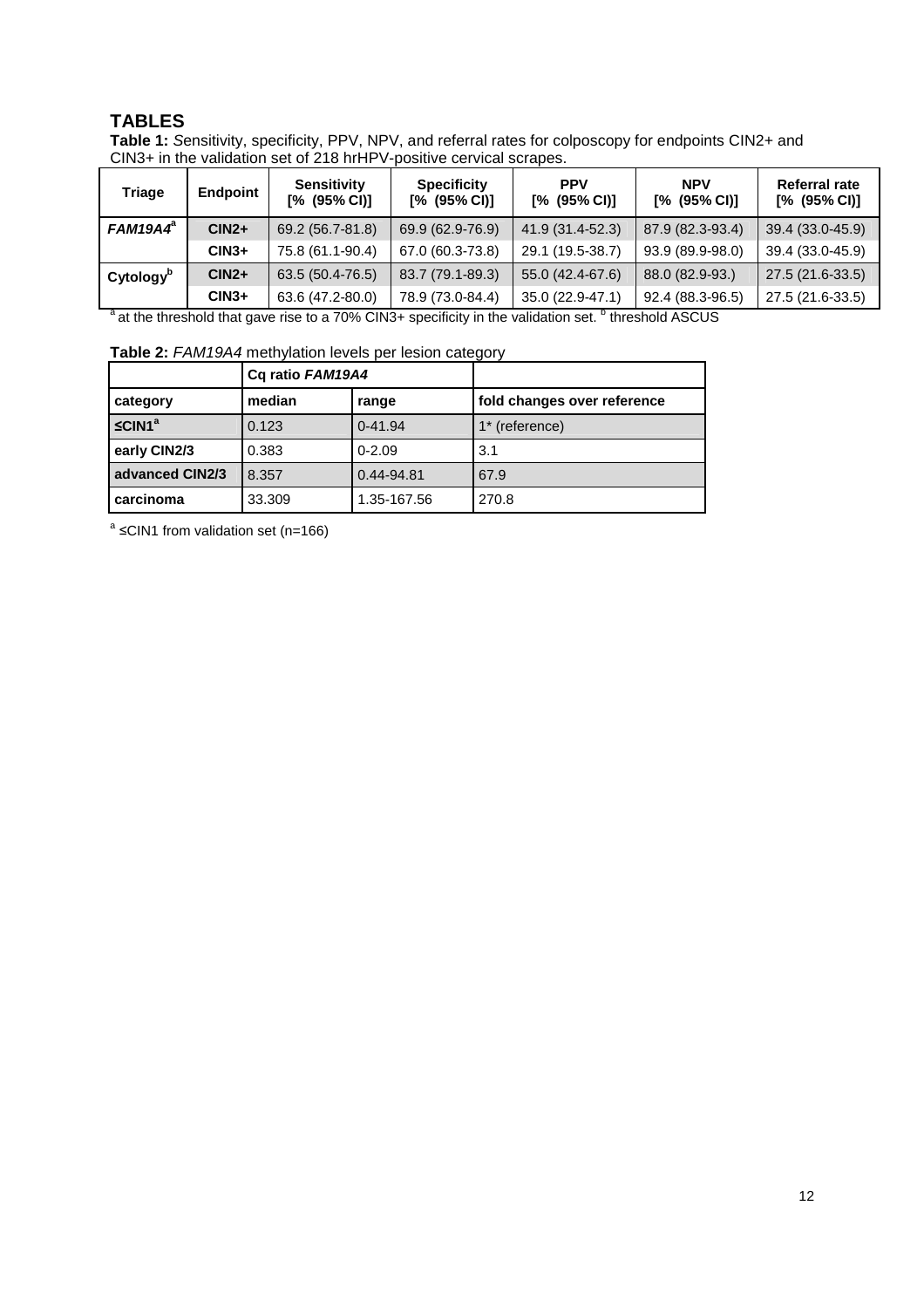## **FIGURES**

**Figure 1: ROC curve of FAM19A4 methylation analysis in the validation set of 178 hrHPVpositive cervical scrapes.**



The sensitivity (y-axis) in relation to 1-specificity (x-axis) of FAM19A4 methylation analysis is shown.